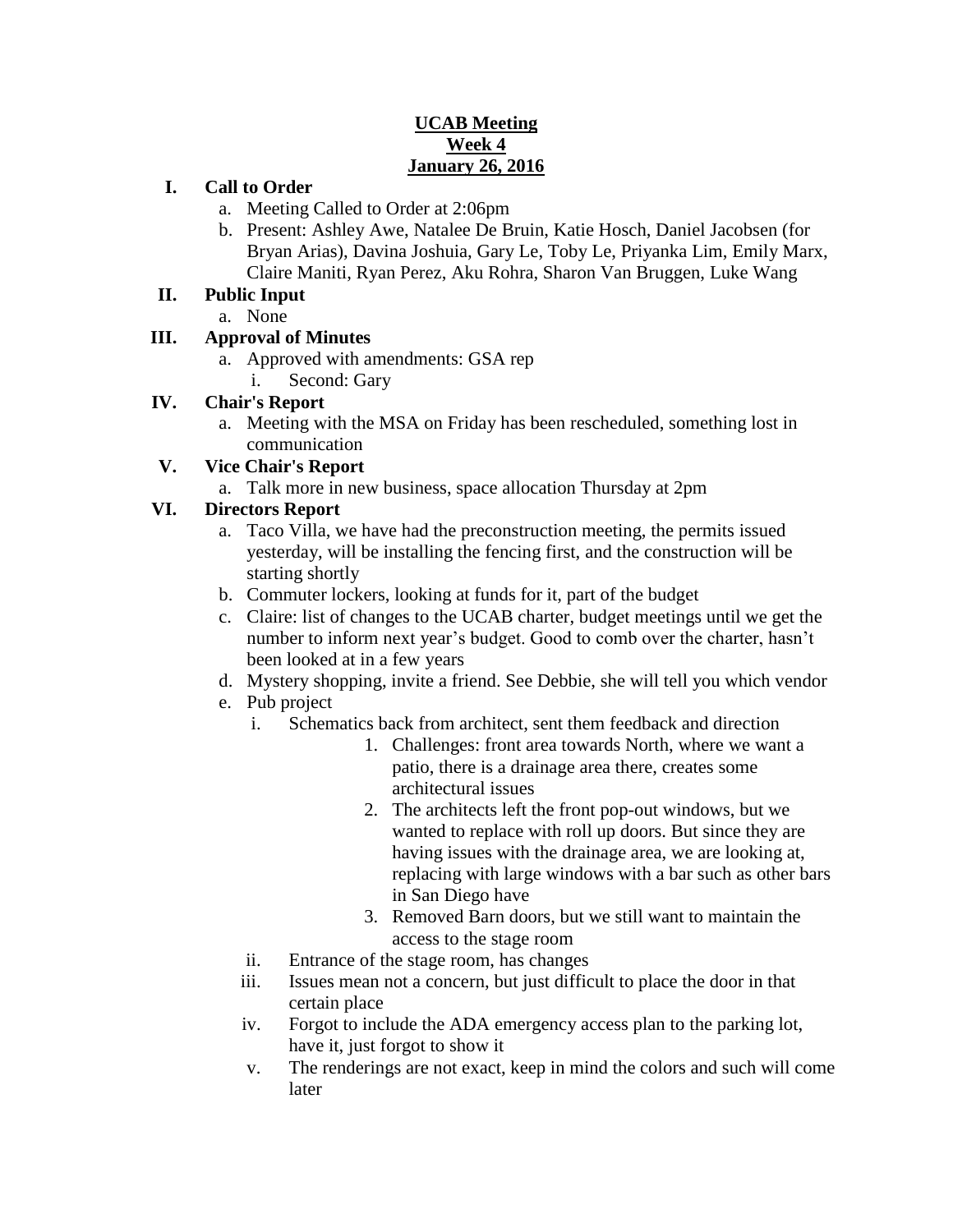- vi. Ryan: where is this facing?
	- 1. Sharon: it is facing Mandeville
- vii. The most desired and best place for patio is facing Mandeville
- viii. Inside the space, the bar will be along the back wall, then there is a pass through to the bathrooms and the stage room, keeping the beam structure and the open-ness, it is a big open space for lots of seating
- ix. Ryan: the TVs? Is that a window
	- 1. Sharon: the TVs is where we want to replace the barn doors so that we have access to the stage room
- x. Re-using as much from the original structure as possible
- xi. Toby: are there going to be tv panels on the other wall?
	- 1. Sharon: the TVs that were shown, will probably not remain, want to keep barn doors, TVs are something we can suggest
- xii. Ryan: porters had their own events on their TVs, can we do the thing with PC tv to advertise
	- 1. Up to UCAB
- xiii. Ryan: is that the patio, the  $21 + space?$ 
	- 1. You can see the patio, that makes it more open, are you inside or outside
- xiv. Claire: They haven't included a roll up window, how much bigger it would be?
	- 1. Can't do roll up, but we want to go as big as possible
- xv. Claire: type of fencing we are looking at having?
	- 1. Matching the student center color and design
- xvi. Ashley: the thing the guy is sitting on?
	- 1. Part of current structure, part of a retaining wall, depend on if we keep it or not

#### **VII. New Business**

- a. Space Allocation process revision
	- i. Luke: we have spent the last two weeks looking at the space allocation process, looking at how we assign points, we have instituted a penalty piece. Hopefully board can approve, will then be sent to legal and if they have any issues it will come back to us, etc..
	- ii. Luke: first part, date registered as an org, new system allocated based on 4 years max because just because an org is old, doesn't mean they are active. Up to 4 points in this section
	- iii. Org size, specified as the UCSD student size, redundant to have # of students and active members, there are certain number of orgs who have a large number of inactive members, instead we are using active members who have attended at least 25% of activities
	- iv. Meetings per Academic year, increases with the amount of meetings
	- v. Ryan: the orgs that are doing more, will be higher on the list? 1. Luke: yes, they are more likely to actually need the space
	- vi. Luke: Number of events, the most drastic changes. Granting points based on amount of points and how large they are, the bigger the event the more points they get, the more events they have, the more points they get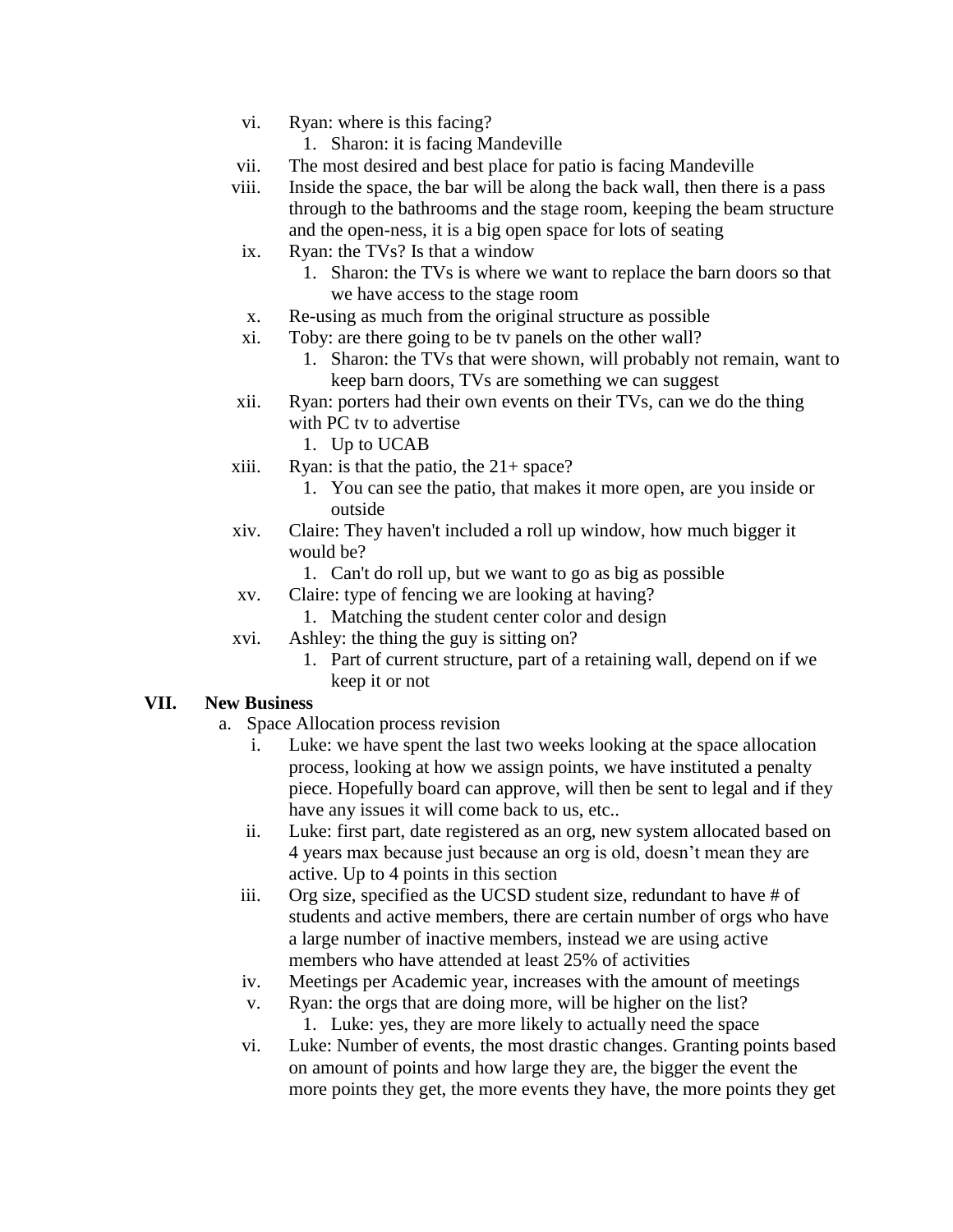- vii. Claire: does it specify, that the events need to be held at UCEN?
	- 1. Gary: some don't hold events on-campus at all, community service orgs
- viii. Emily: community service groups, being able to say community service events, instead of services
	- 1. Luke: yes, typo
- ix. Luke: Penalties, there was no system in old allocation process, there have been complaints, people are not using the space appropriately. Categorized into minor and major offensive. Major is against UCEN or university policies, immediately terminated and not eligible for the following year's space allocation
- x. Minor offensives about how they are using the space, using more space than allotted, noise and storage of perishables.
- xi. Claire: major offenses, some are much less serious, flammable is more likely to be overlooked
	- 1. Gary: laboratory grade, lots of things are flammable, so I agree
- xii. Claire: who is reporting?
- xiii. Emily: It would be a really big deal if people were storing highly flammable substance, makes sense to have a major offense, because of how dangerous it is. Is there going to be some kind of due process with the minor offensive, some kind of mediation?
	- 1. Luke: we added the appeal process, and that would be the way they could do it
		- a. The last bolded paragraph
- xiv. Sharon: did your group talk about the length of time of the penalty, hard to see a student org not get a space, when another org that has committed that
	- 1. Luke: we looked at it, 4 years seemed too long
	- 2. Gary: not everyone is responsible for this issue, don't want to punish the entire org
- xv. Ryan: would any result in notifying administration?
	- 1. Luke: I don't think that point was discussed
- xvi. Emily: Student orgs sign a principle member agreement, sign to say that they are responsible for the entire membership. I think its fine to hold the whole org
- xvii. Claire: very limited amount of access in the space
- xviii. Gary: disqualified for 4 years, and reported to authorities
- xix. GSA rep: careful for how long the turnaround time is, principle member for 2-3 years, I think 1 year is pretty fair.
- xx. Sharon: include a repeat offender situation, if it the same org to get in trouble with the same issue
- xxi. Emily: approach would be similar to the student conduct code, sounds like good idea
- xxii. Ryan: Have a scale, some that result in notification of authorities, and other not be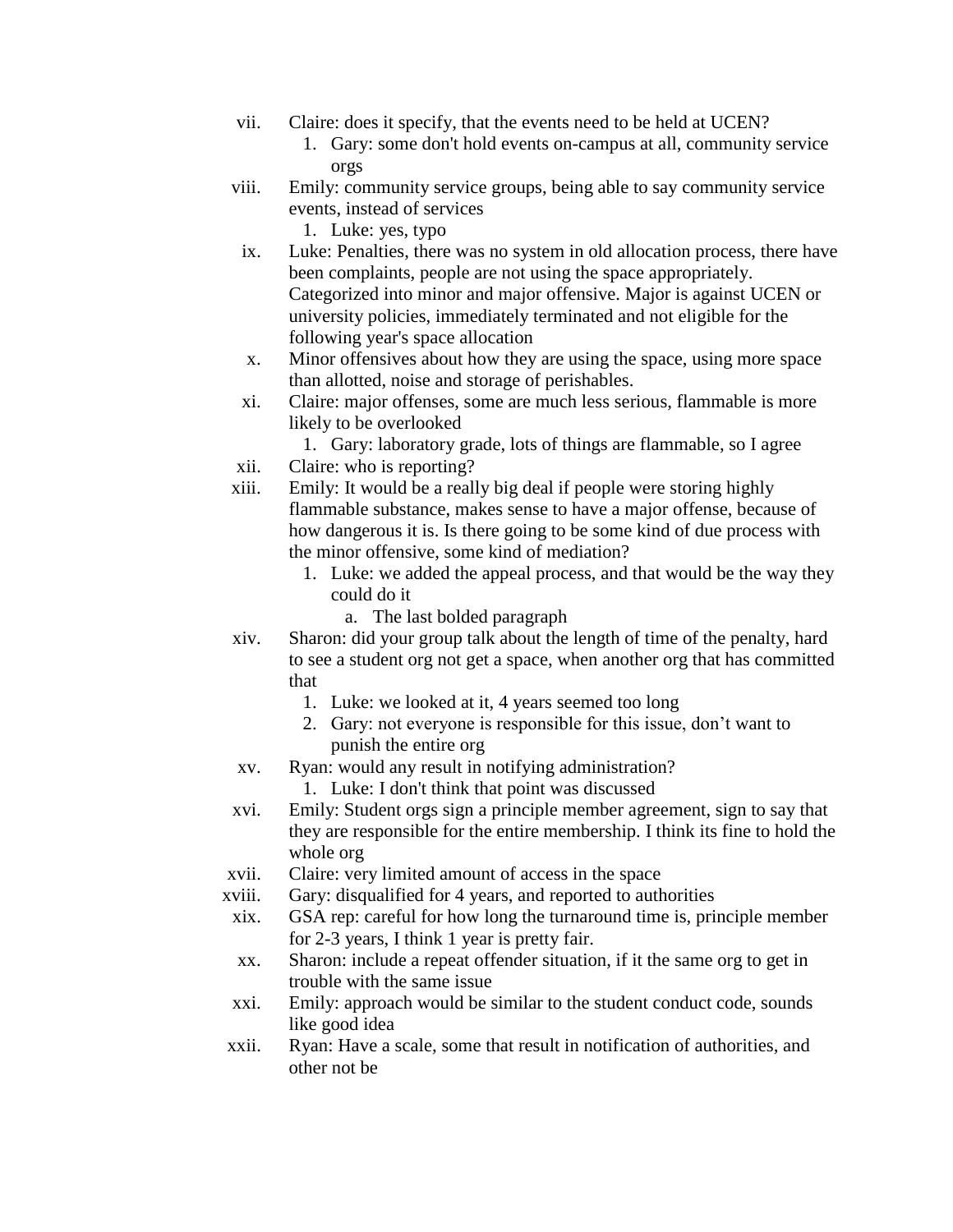- xxiii. Claire: I recommend that somewhere for organizations that never pick up their keys
- xxiv. Ashley: regarding police reporting, I agree storing something illegal we should report, but tobacco not as dangerous as illegal
- xxv. Claire: telling their CSI advisor, about why they lost the space
- xxvi. Gary: say that they will be reported to the proper authorities, scaled to the offense
- xxvii. Gary: take a look at the appeal process
- xxviii. Luke: once the org has been notified, they can file an appeal within 2 weeks, then they
- xxix. Claire: amend to academic weeks
- xxx. Ryan: present their case, what would be the extent of this case
	- 1. Gary: ample time, to let them chose if they want to appeal, gather whatever information they wanted to
- xxxi. Claire: want to clarify the process
- xxxii. Emily: written appeal process might be more efficient
- xxxiii. Sharon: take out appeal submitted to the director, reports of issues to me
- xxxiv. Claire: suggestion to send to UCAB Vice chair AND chair
- xxxv. Ryan: the 3 week period is for them to notify us.
	- 1. Gary: you have 1 week for the notice, and then you have 2 weeks to file an appeal, and then the third week to come into UCAB
- xxxvi. Claire: within 3 weeks to present the entire case
- xxxvii. Luke: look at minor offensives, after 6 offensives they will not be eligible for the following year
- xxxviii. Ryan: I think it is a good number, gave you enough chances to get your act together
- xxxix. Gary: each deduction as minus points, the next time they apply we will take that into account
	- xl. Dan: theoretical point max?
		- 1. Luke: no theoretical max
	- xli. Sharon: what happens if they have all 6 points in one quarter
		- 1. Gary: there will be a waitlist, immediately terminated and someone on the waitlist will be moved into that space
	- xlii. Claire: a single org that racked up a lot of minor offensives, but not necessarily 6 points.
- xliii. Ashanta: say 2 points per quarter and a probation, and 6 points
- b. UCEN referendum language
	- i. To increase the tech fee from \$350 to \$500 per year
	- ii. We have had less orgs ask for it, but
	- iii. Gary: can we slowly scale up?
		- 1. No
	- iv. Luke: speaking from experience, we have never allocated the full 10,000 dollars, so I think increasing it to 500 is fine
	- v. Gary: what does the 23% mean
		- 1. Claire: we are only discussing the